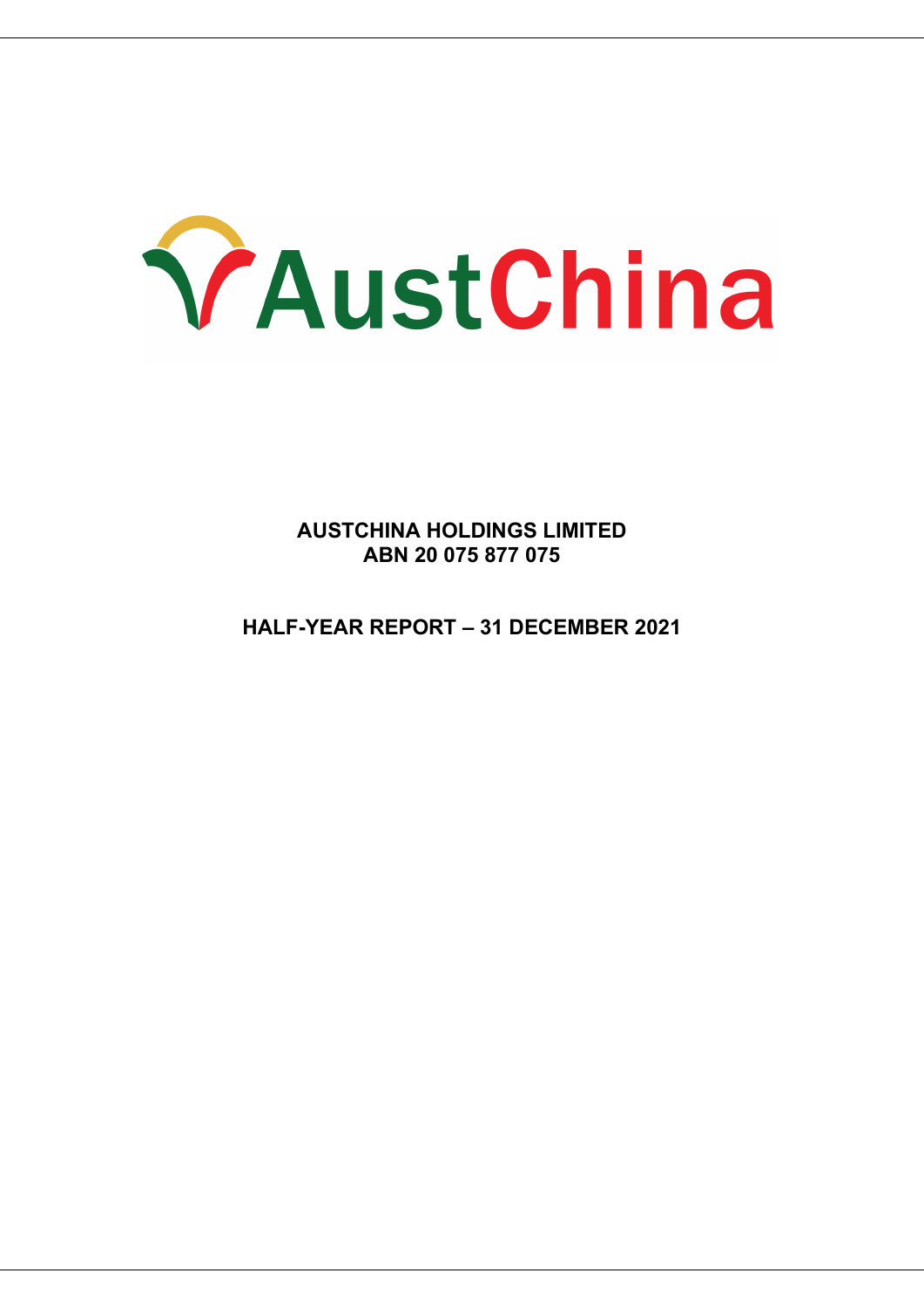

### **DIRECTORS' REPORT FOR THE HALF-YEAR ENDED 31 DECEMBER 2021**

Your directors present their report on AustChina Holdings Limited (referred to hereafter as the 'consolidated entity' or 'group') for the half-year ended 31 December 2021.

### **DIRECTORS**

The following persons were directors of AustChina Holdings Limited during the whole of the half-year and up to the date of this report, unless otherwise stated:

Daniel Chan George Lam Andrew MacIntosh David Morris Bernard Ripoll

#### **PRINCIPAL ACTIVITIES**

During the financial half-year, the principal activity of the Group consisted of exploration and investment in energy and resources.

### **REVIEW OF OPERATIONS**

The profit for the consolidated entity after providing for income tax amounted to \$556,546 (2020: loss \$711,853).

COVID has not materially impacted the operations of the Group and it is not expected to adversely impact the asset values or future funding of the Group.

### **Strategic Direction**

The Company's key strategic focuses are:

- 1. Exploration and development of existing coal projects for the creating of longer-term shareholder value.
- 2. Seek opportunities in the energy sector to produce energy products
- 3. Seek opportunities in the resources sector, and
- 4. Acquisition of a suitable project to provide cash flow in the short to medium term.

### **AustChina's Coal Project**

AustChina holds two current exploration permits for coal (EPCs), located near Blackall in Central Queensland. The EPCs (1719 and 1993) comprise a single project-based administration area approved by the Department of Natural Resources, Mines and Energy.

A schedule of the Exploration Permits held on 31 December 2021 by AustChina is provided in Table 1.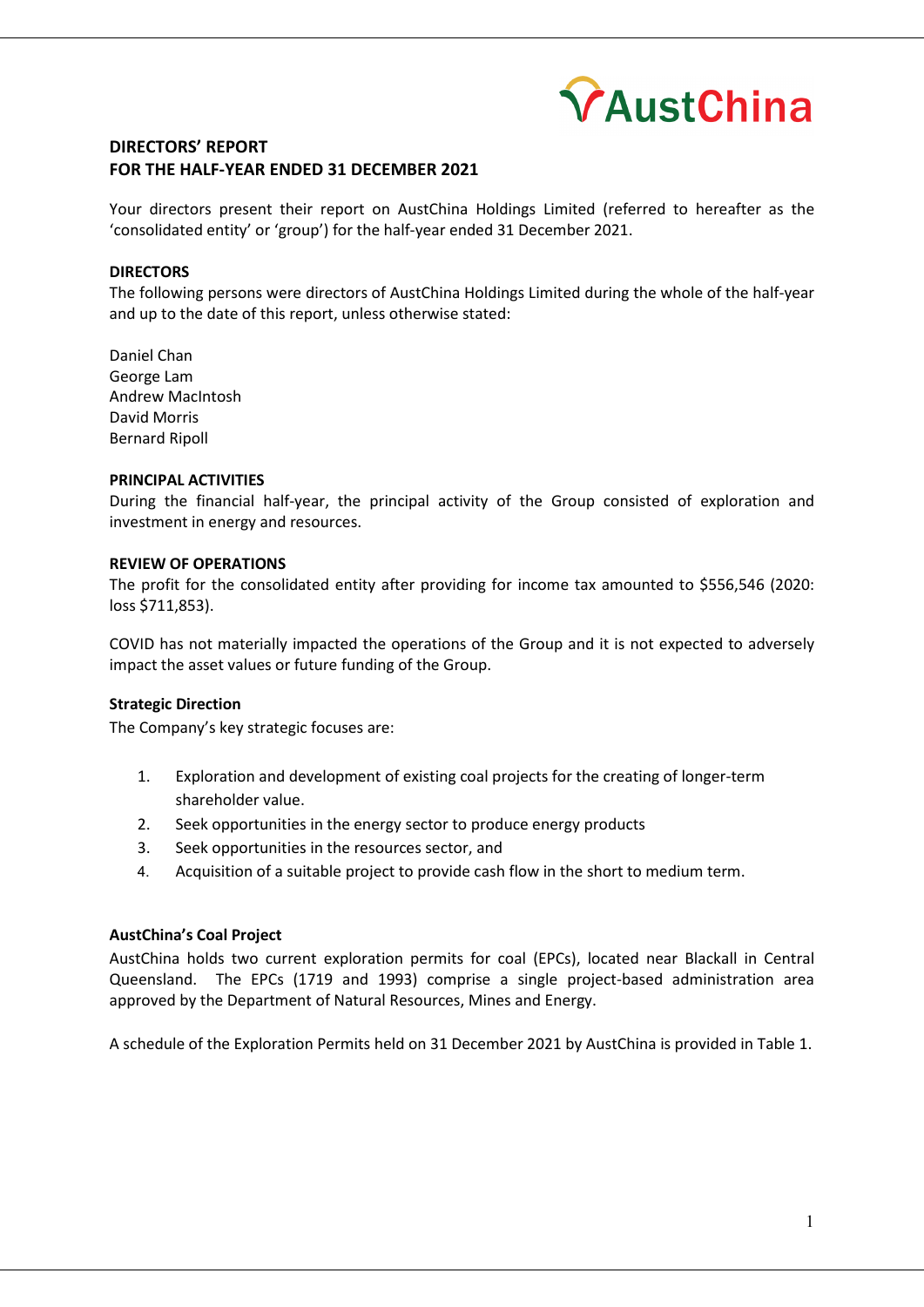

# **DIRECTORS' REPORT FOR THE HALF-YEAR ENDED 31 DECEMBER 2021 (continued)**

|                 |                              | <b>OWNERSHIP</b> |                     |                    |
|-----------------|------------------------------|------------------|---------------------|--------------------|
| <b>TENEMENT</b> | <b>PROJECT NAME</b>          | %                | <b>DATE GRANTED</b> | <b>EXPIRY DATE</b> |
| EPC 1719        | BARCOO RIVER-BLACKALL RAIL   | 100              | 28/07/2010          | 27/07/2025         |
| EPC 1993        | <b>BLACKALL SOUTH CORNER</b> | 100              | 17/03/2010          | 16/03/2026         |

Table 1: AustChina Holdings Limited Tenement Portfolio

The potential of the Blackall Coal Project is considered to lie in alternative technologies for the use for the coal on-site to produce products including ammonia, methanol, hydrogen, and energy, with other by-products. The company is looking to take advantage of opportunities within the developing "hydrogen economy". The company's focus is the long-term production of energy products.

On 15 October 2021, AUH announced it had entered into a non-binding Memorandum of Understanding with Fortress Capital Limited to conduct due diligence on a new technology that could enhance AustChina's energy portfolio through the conversion of solid fuels including coal, municipal household and commercial waste, biomass, and other material to generate cleaner environmentally responsible electricity. This process has the potential to reduce carbon emissions and utilise fuel sources such as coal, municipal household and commercial waste that would otherwise go to landfill to produce energy for its own purposes or for sale to the electricity grid.

Due to Covid influenced unavoidable delays in initial proof of concept testing AustChina will, after completion of the due diligence expected in March 2022, determine the applicability of the technology, and optimal application of the technology for the advancement of its energy portfolio.There were no substantive mining production or development activities undertaken during the period.

### **Investment in Biogas Renewable Energy Sector**

AustChina holds 25.12% of Queensland, Australia based bioenergy developer Utilitas Group Pty Ltd, and is well positioned in the bioenergy and bioproducts field in Australia. Utilitas and key project counterparts, have advanced Bankable Feasibility Studies on its top three priority projects Bundaberg, Hunter & Dandenong, and continue to add to its future pipeline of projects.

The 9.5 acre repurposed sewerage treatment plant site, now the Bundaberg bioHub development located in Queensland was successfully fully tenanted and subsequently sold to property developer Smart Capital, unlocking the first bioHub concept that showcases several businesses synergistically operating on the site.

Community support for biogas and related industries has continued to strengthen and is being reflected within local governments and businesses. Initiatives such as the Bundaberg Bioeconomy Conference have had a positive social impact which has extended beyond the Bundaberg region, Utilitas presented and showcased an update at this conference.

The two other priority projects for Utilitas are Dandenong in Victoria and Hunter Valley in New South Wales are tracking into feasibility and are well positioned to secure commercial agreements to shore up project economic viability.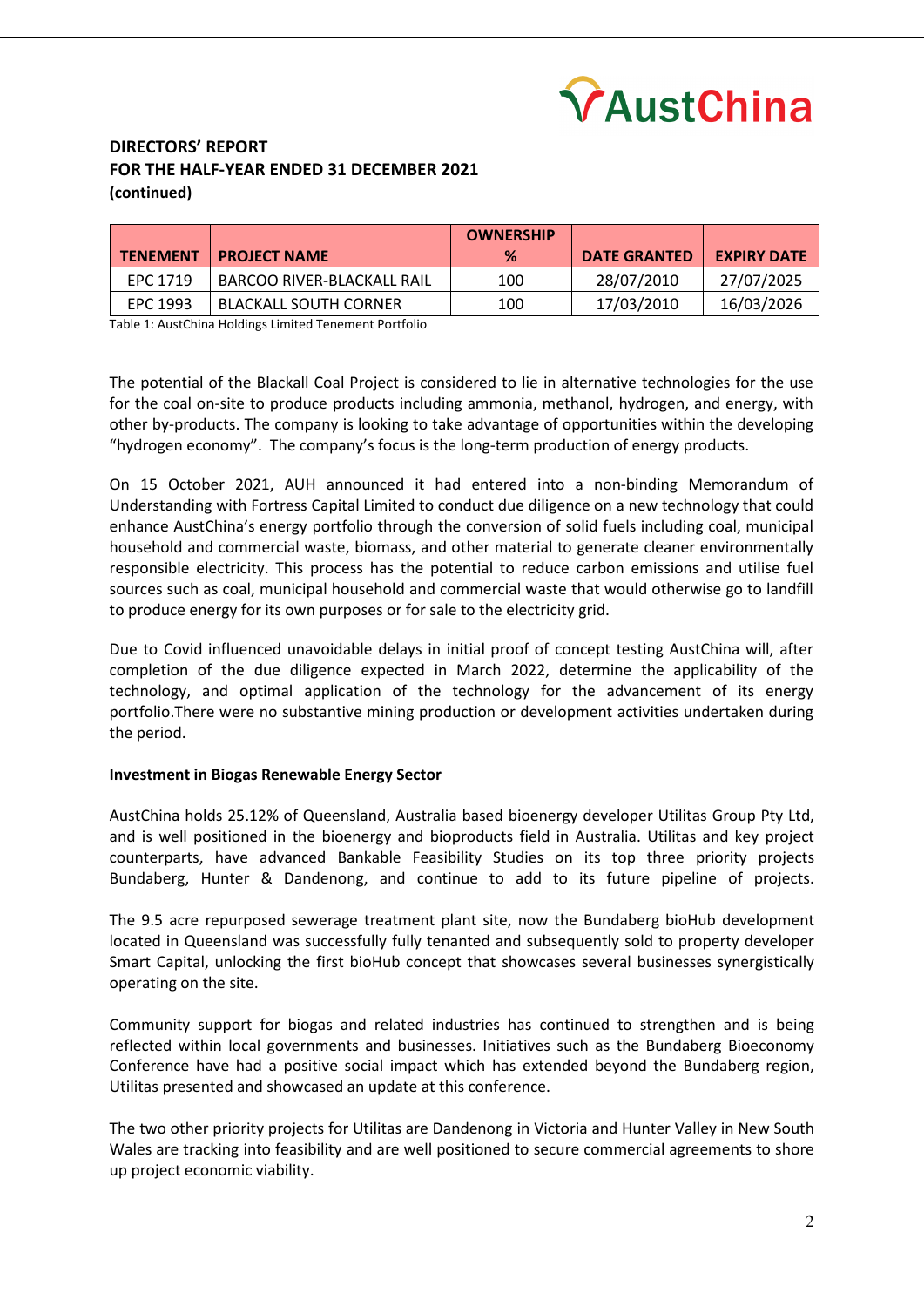

## **DIRECTORS' REPORT FOR THE HALF-YEAR ENDED 31 DECEMBER 2021 (continued)**

### **Investment in Sector Projects Pty Ltd, now Revolver Resources Holdings Limited (ASX: RRR)**

Through the sale of its subsidiary Surat Gas Pty Ltd which completed on 28 September 2018, AustChina acquired 5% of the issued capital of Sector Projects Pty Ltd (Sector). On 23 September 2021, Sector merged with Dianne Mining Corporation Pty Ltd and listed on the ASX as Revolver Resources Holdings Limited. (Revolver)

Revolver successfully raised \$12.7m through the issue of 63,622,633 shares at an issue price of \$0.20 AustChina owns 2.5m shares in Revolver.

Revolver's portfolio consists of 2 projects, Project Osprey (formerly owned by Sector) and the Dianne Project.

- The Dianne Project is a near-term production prospect north-west of Cairns comprising 6 mining eases and an exploration permit covering 116km2 Historically, Dianne produced 63,758 tonnes of high-grade copper ore with an average grade of 22.7% Cu.
- The Osprey Project consists of 6 exploration permits north of Mount Isa with established prospectivity for Iron Oxide Copper Gold and Mount Isa style targets covering approximately 765km2

Revolver has continued with its exploration of the Dianne Project through IP electrical geophysical surveying. Revolver reported in December 2021 a series of priority anomalies proximate to the Massive Sulphide Body, potentially representing further concealed untested sulphide mineralisation.

### **SUBSEQUENT EVENTS OCCURRING AFTER THE BALANCE SHEET DATE**

No matters or circumstances have arisen since 31 December 2021 that have significantly affected, or may significantly affect, the operations of the consolidated entity, the results of those operations or the state of affairs of the consolidated entity in future financial years.

#### **SIGNIFICANT CHANGES IN THE STATE OF AFFAIRS**

There were no other significant changes in the state of affairs of the consolidated entity during the financial half-year.

#### **AUDITOR'S INDEPENDENCE DECLARATION**

A copy of the auditor's independence declaration as required under section 307C of the Corporations Act 2001 is set out on the following page.

This report is made in accordance with a resolution of directors, pursuant to section 306(3)(a) of the *Corporations Act 2001*.

**D Chan**

**Chairman**

**15 March 2022**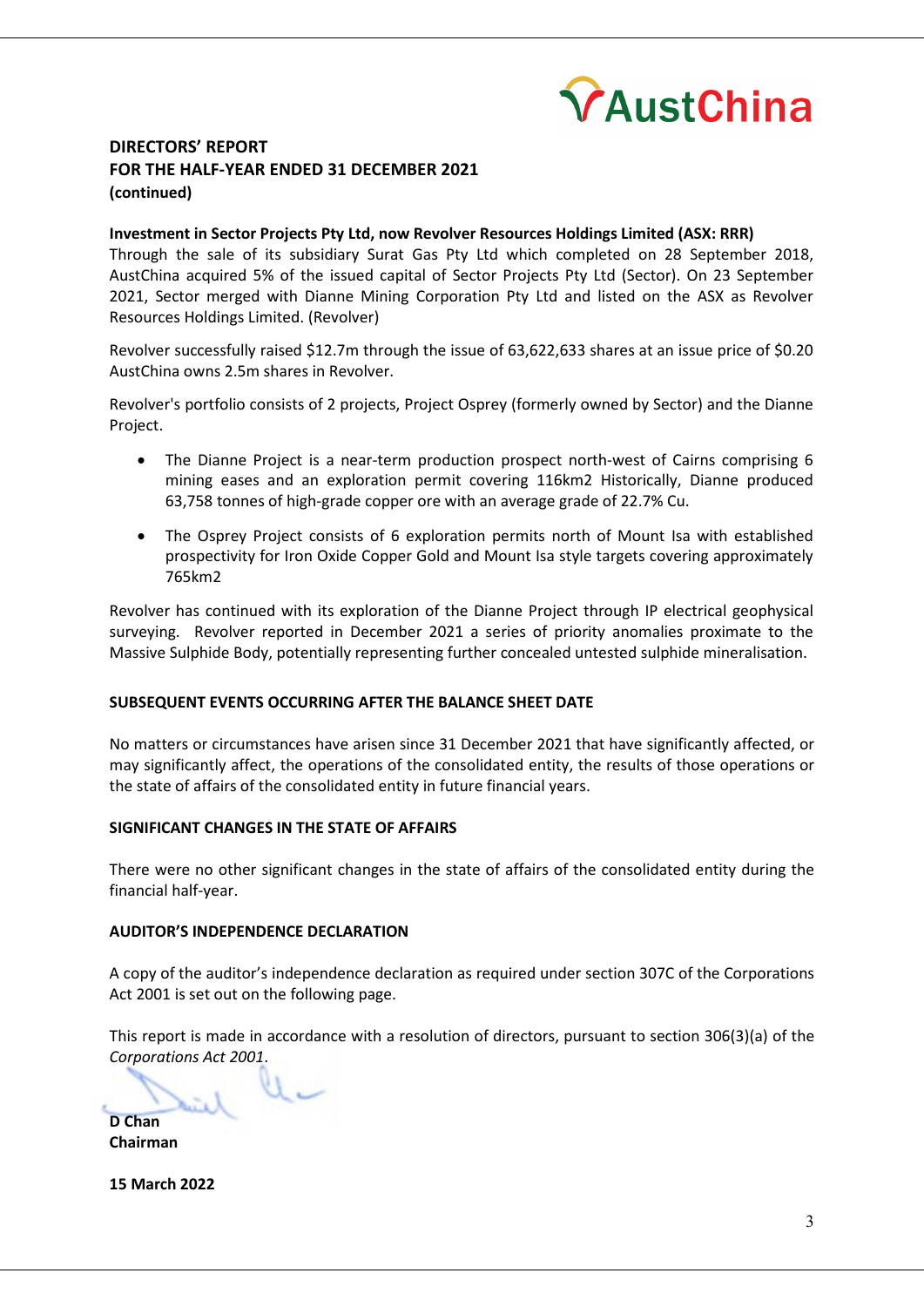

# **Auditor's Independence Declaration under section 307C of the Corporations Act 2001**

### **To the Board of Directors of AustChina Holdings Limited**

As lead auditor for the review of the financial report of AustChina Holdings Limited and the entities it controlled at the end of the period or from time to time during the period for the half-year ended 31 December 2021, I declare that, to the best of my knowledge and belief, there have been no contraventions of:

- (a) the auditor independence requirements of the *Corporations Act 2001* in relation to the review; and
- (b) any applicable code of professional conduct in relation to the review.

Nexia Zrisbane Audit ?1L

### **Nexia Brisbane Audit Pty Ltd**

**Gavin Ruddell Director** 

Date: 15 March 2022

**Nexia Brisbane Audit Pty Ltd** Registered Audit Company 299289 Level 28, 10 Eagle Street Brisbane QLD 4000 **GPO Box 1189** Brisbane QLD 4001 p +61732292022 +61732293277 e email@nexiabrisbane.com.au w nexia.com.au

Nexia Brisbane Audit Pty Ltd (ABN 49 115 261 722) is a firm of Chartered Accountants. It is affiliated with, but independent from Nexia Australia Pty Ltd. Nexia Australia Pty Ltd is a member of Nexia International, a leading, global network of independent accounting and consulting firms. For more information please see www.nexia.com.au/legal. Neither Nexia International nor Nexia Australia Pty Ltd provide services to clients.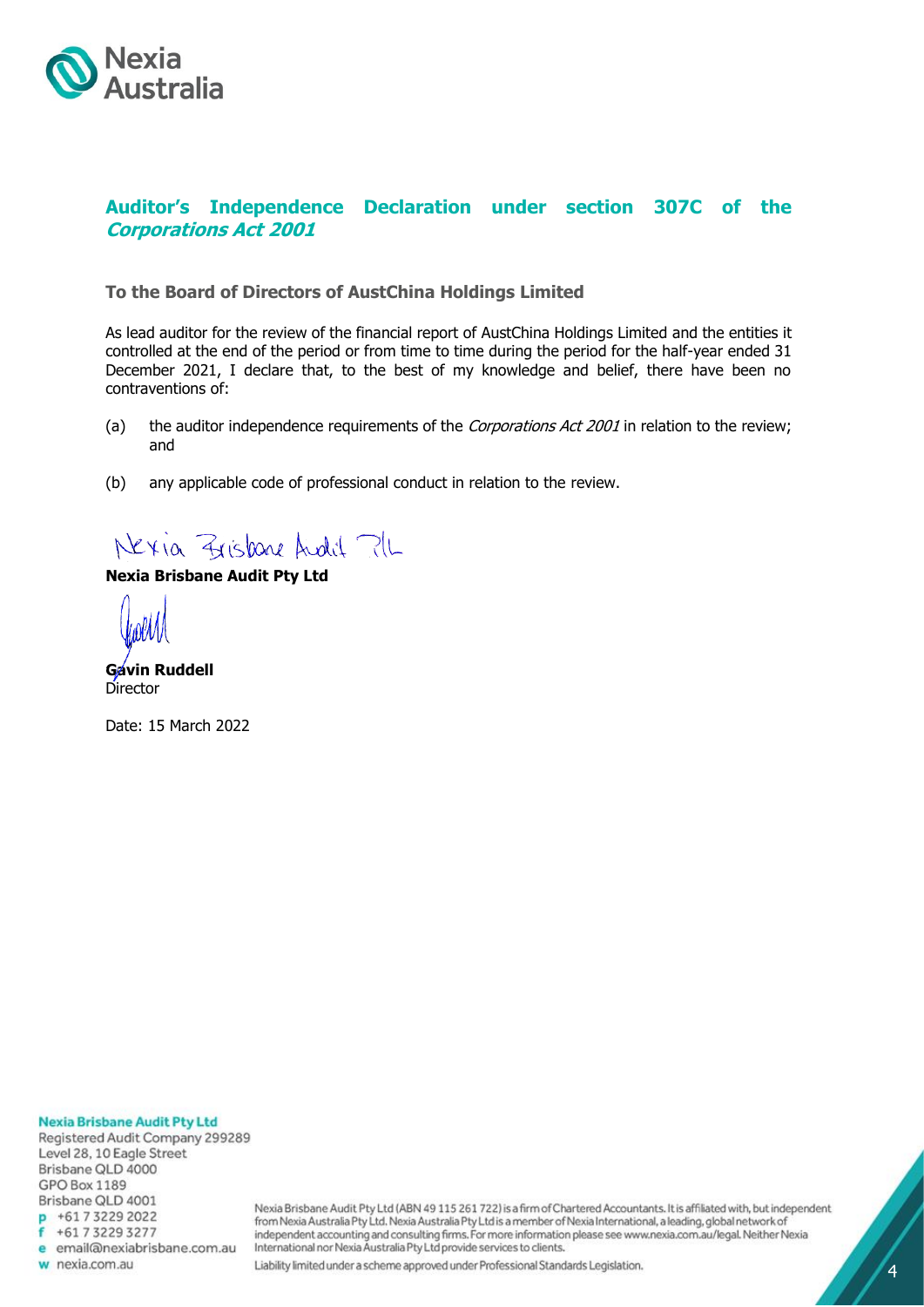

# **CONTENTS**

**AUSTCHINA HOLDINGS LIMITED** ABN 20 075 877 075 **Half-year financial report**

| Consolidated Statement of profit or loss and other comprehensive income | 6  |
|-------------------------------------------------------------------------|----|
| Consolidated Statement of financial position                            |    |
| Consolidated Statement of changes in equity                             |    |
| <b>Consolidated Statement of cash flows</b>                             | Q  |
| Notes to the financial statements                                       | 10 |
| Directors' declaration                                                  | 17 |
| Independent auditor's review report                                     | 18 |

### **General information**

The financial statements cover AustChina Holdings Limited as a consolidated entity consisting of AustChina Holdings Limited and the entities it controlled at the end of, or during, the half-year. The financial statements are presented in Australian dollars, which is AustChina Holding Limited's functional and presentation currency.

AustChina Holdings Limited is a listed public company limited by shares, incorporated and domiciled in Australia. Its registered office and principal place of business are:

| <b>Principal place of business</b>              |
|-------------------------------------------------|
| Level 16, 344 Queen Street<br>Brisbane QLD 4000 |
|                                                 |

A description of the nature of the consolidated entity's operations and its principal activities are included in the directors' report, which is not part of the financial statements.

The financial statements were authorised for issue, in accordance with a resolution of directors, on 15 March 2022.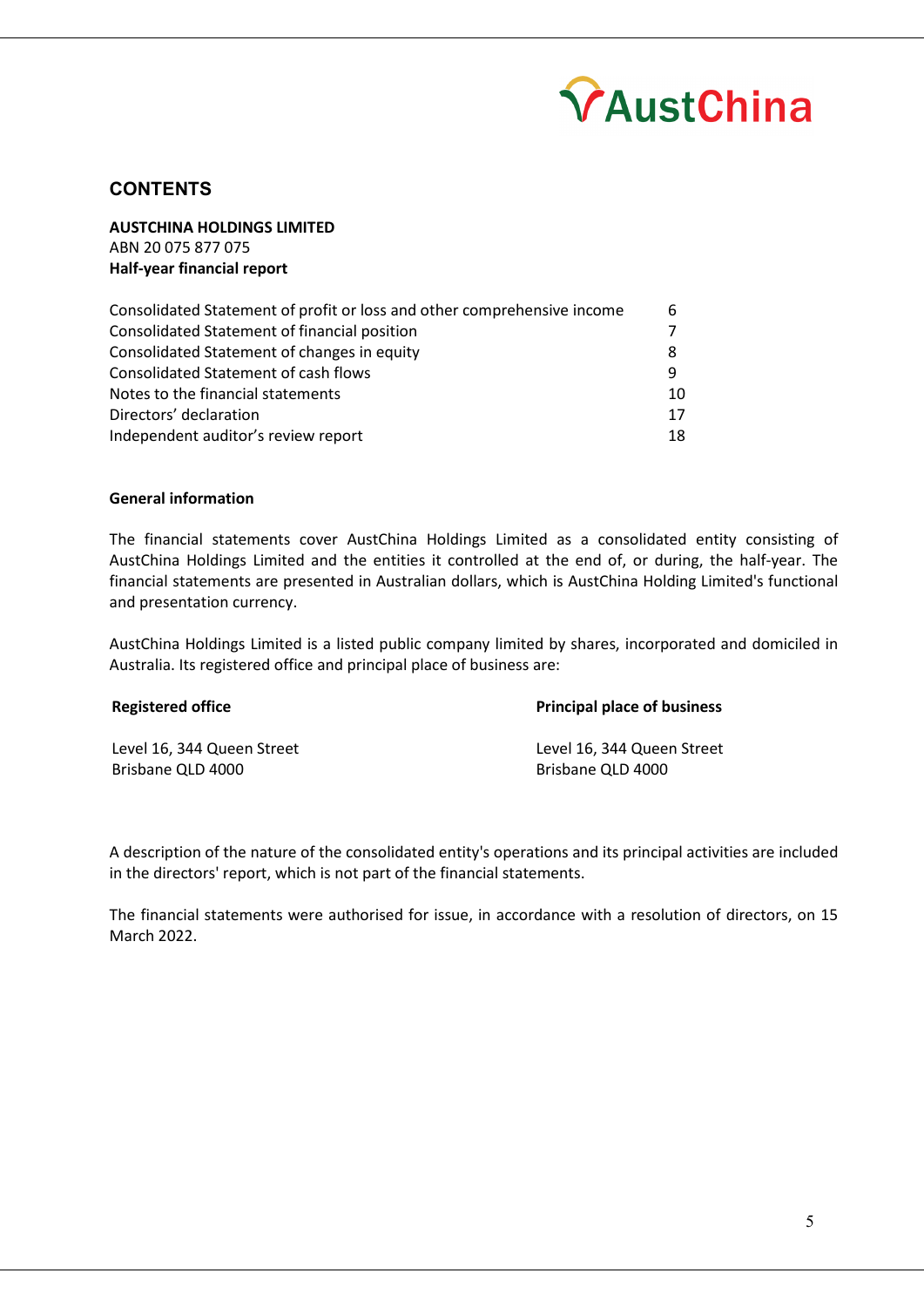

# **CONSOLIDATED STATEMENT OF PROFIT OR LOSS AND OTHER COMPREHENSIVE INCOME FOR THE HALF-YEAR ENDED 31 DECEMBER 2021**

|                                                                                     | <b>Note</b> | 31 December<br>2021 | 31 December<br>2020 |
|-------------------------------------------------------------------------------------|-------------|---------------------|---------------------|
|                                                                                     |             | \$                  | \$                  |
| Interest income                                                                     |             | 43                  | 17,419              |
| Gain on fair value of financial instrument                                          |             | 2,343               | 1,615               |
| Gain on fair value of investments                                                   |             | 900,000             |                     |
| Professional services expenses                                                      |             | (140, 660)          | (171, 977)          |
| Tenement expenditure written off/expensed                                           |             | (84, 687)           | (25, 532)           |
| Finance and interest costs                                                          |             | (2, 121)            | (289)               |
| Corporate overhead expenses                                                         |             | (130, 332)          | (99, 571)           |
| Directors' remuneration                                                             |             | (46, 460)           | (37, 821)           |
| Share based payments expense                                                        |             |                     | (219, 800)          |
| Share of gain (loss) from equity accounted investment                               |             | 58,420              | (175, 897)          |
| Gain (loss) before income tax                                                       |             | 556,546             | (711, 853)          |
| Income tax expense                                                                  |             |                     |                     |
| Net gain (loss) for the half-year                                                   |             | 556,546             | (711, 853)          |
| Other comprehensive income<br>Other comprehensive income for the period, net of tax |             |                     |                     |
| Total comprehensive gain (loss) for the half-year                                   |             | 556.546             | (711.853)           |
|                                                                                     |             | =========           |                     |

|                                                                                                                |   | Cents | Cents  |
|----------------------------------------------------------------------------------------------------------------|---|-------|--------|
| Profit (loss) per share for loss attributable to the ordinary equity holders<br>of AustChina Holdings Limited: |   |       |        |
| Basic earnings per share                                                                                       | 8 | 0.03  | (0.04) |
| Diluted earnings per share                                                                                     | 8 | 0.03  | (0.04) |

The above consolidated statement of profit or loss and other comprehensive income should be read in conjunction with the accompanying notes.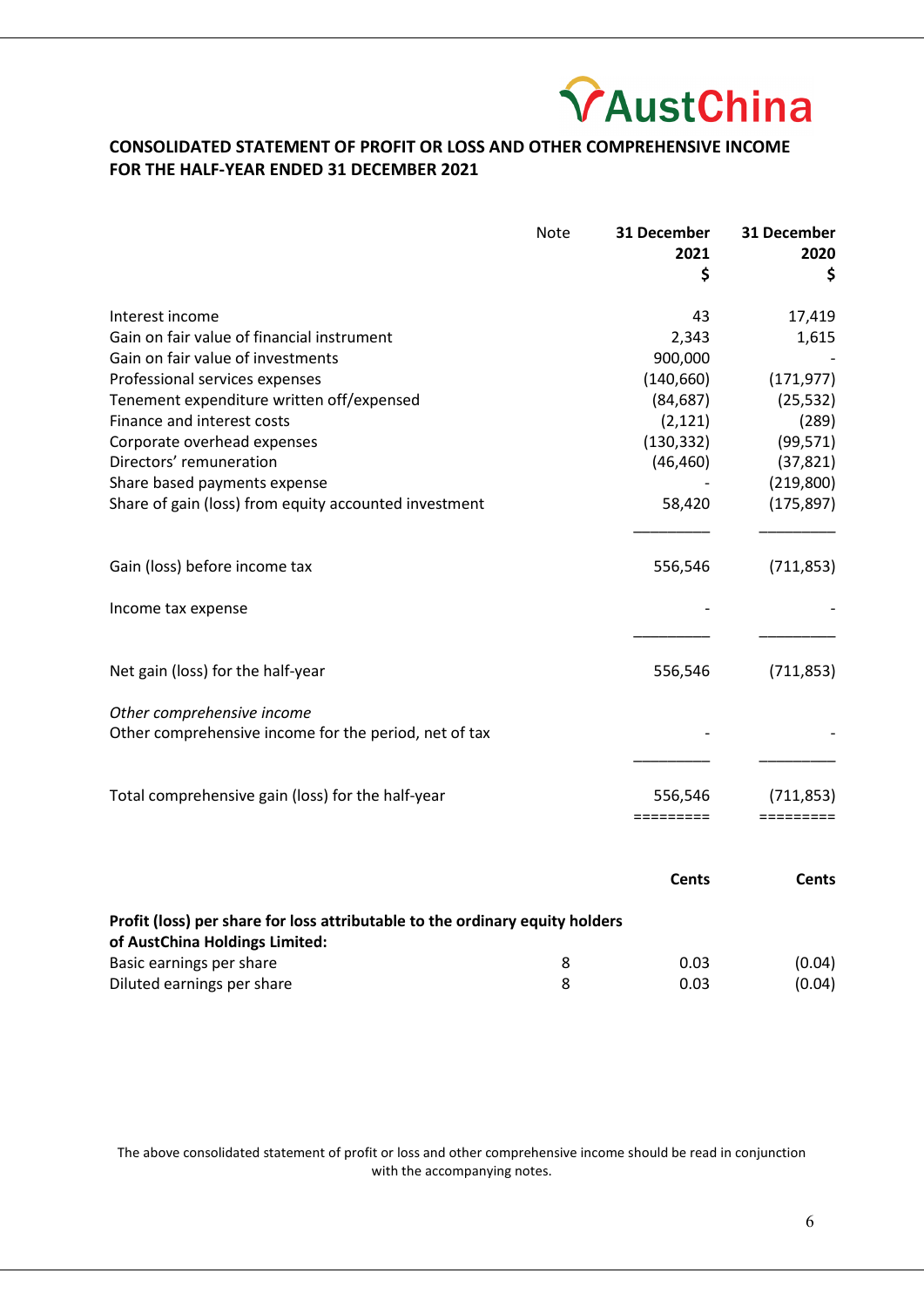

## **CONSOLIDATED STATEMENT OF FINANCIAL POSITION AS AT 31 DECEMBER 2021**

|                                                   |             | 31 December    | 30 June                                 |
|---------------------------------------------------|-------------|----------------|-----------------------------------------|
|                                                   | <b>Note</b> | 2021           | 2021                                    |
|                                                   |             | \$             | \$                                      |
| <b>ASSETS</b>                                     |             |                |                                         |
| <b>Current assets</b>                             |             |                |                                         |
| Cash and cash equivalents                         |             | 830,968        | 390,741                                 |
| Trade and other receivables                       |             | 59,874         | 25,473                                  |
|                                                   |             |                |                                         |
| <b>Total current assets</b>                       |             | 890,842        | 416,214                                 |
|                                                   |             |                |                                         |
| <b>Non-current assets</b>                         |             |                |                                         |
| Exploration and evaluation assets                 | 3           | 15,588,301     | 15,562,167                              |
| Investments accounted for using the equity method |             | 783,426        | 725,006                                 |
| Investments at fair value through profit or loss  |             | 1,150,000      | 250,000                                 |
| Other assets                                      |             | 8,200          | 8,200                                   |
|                                                   |             |                |                                         |
| Total non-current assets                          |             | 17,529,927     | 16,545,373                              |
| <b>Total assets</b>                               |             | 18,420,769     | 16,961,587                              |
|                                                   |             |                | =========                               |
| <b>LIABILITIES</b>                                |             |                |                                         |
| <b>Current liabilities</b>                        |             |                |                                         |
| Trade and other payables                          |             | 79,767         | 96,360                                  |
| <b>Borrowings</b>                                 | 4           | 646,461        | 648,804                                 |
|                                                   |             |                |                                         |
| <b>Total current liabilities</b>                  |             | 726,228        | 745,164                                 |
|                                                   |             |                |                                         |
| <b>Non-current liabilities</b>                    |             |                |                                         |
| Other financial liabilities                       | 5           | 1,500,000      | 1,500,000                               |
|                                                   |             |                |                                         |
| Total non-current liabilities                     |             | 1,500,000      | 1,500,000                               |
| <b>Total liabilities</b>                          |             | 2,226,228      | 2,245,164                               |
|                                                   |             | =========      | =========                               |
| <b>Net assets</b>                                 |             | 16,194,541     | 14,716,423                              |
|                                                   |             |                | $=$ $=$ $=$ $=$ $=$ $=$ $=$ $=$ $=$ $=$ |
| <b>EQUITY</b>                                     |             |                |                                         |
| Issued capital                                    | 6           | 67,670,701     | 66,749,129                              |
| Reserves                                          |             | 4,038,783      | 4,038,783                               |
| <b>Accumulated losses</b>                         |             | (55, 514, 943) | (56,071,489)                            |
|                                                   |             |                |                                         |
| <b>Total equity</b>                               |             | 16,194,541     | 14,716,423                              |
|                                                   |             | ==========     | =========                               |

The above consolidated statement of financial position should be read in conjunction with the accompanying notes.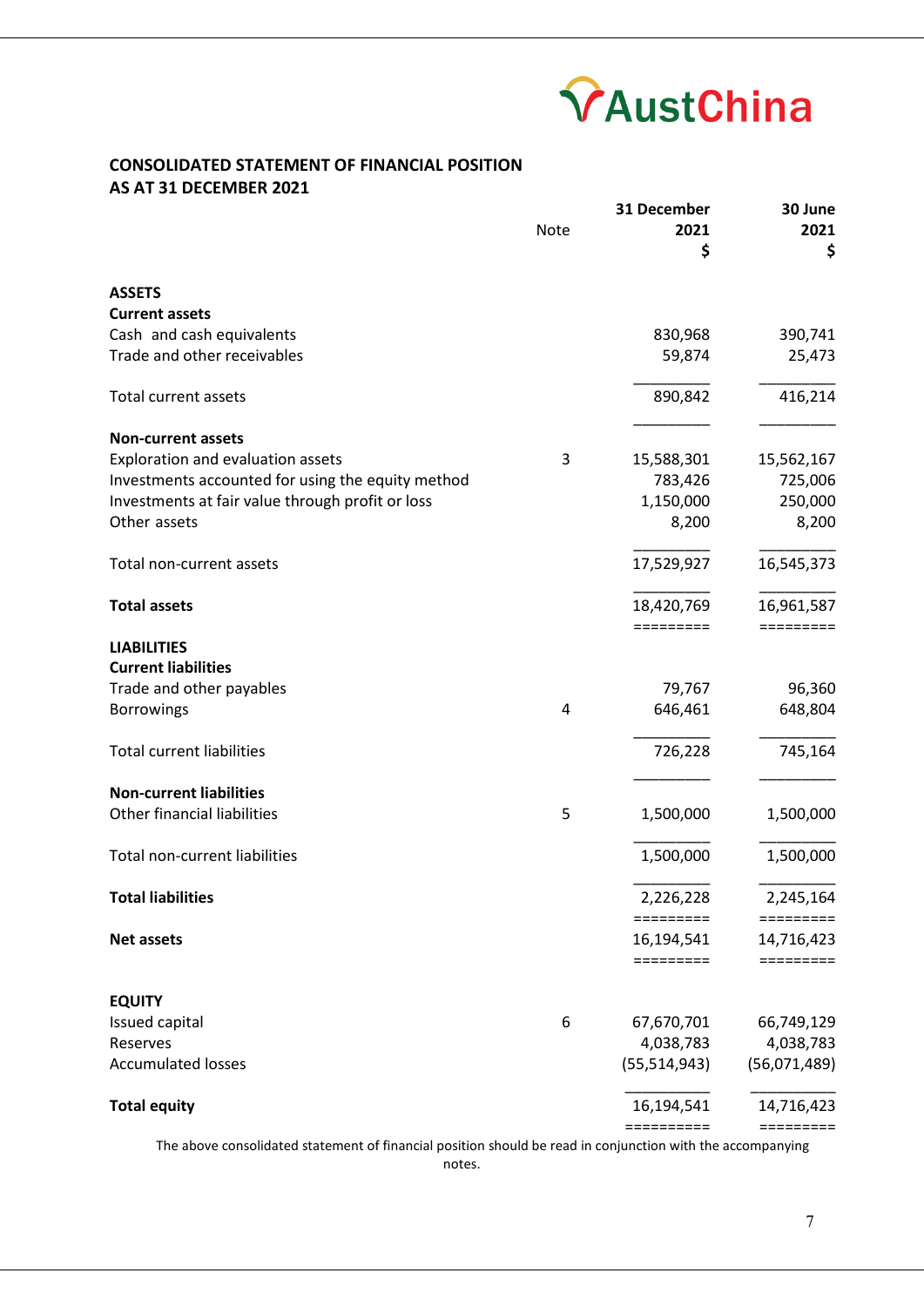

# **CONSOLIDATED STATEMENT OF CHANGES IN EQUITY FOR THE HALF-YEAR ENDED 31 DECEMBER 2021**

|                                                                 | <b>Issued</b><br>capital | <b>Accumulated</b><br>losses | <b>Share</b><br>based<br>payments<br>reserve | <b>Asset</b><br>revaluation<br>reserve | <b>Total</b> |
|-----------------------------------------------------------------|--------------------------|------------------------------|----------------------------------------------|----------------------------------------|--------------|
|                                                                 | \$                       | \$                           | \$                                           | \$                                     | \$           |
|                                                                 |                          |                              |                                              |                                        |              |
| <b>Balance at 1 July 2020</b>                                   | 66,749,129               | (54, 953, 453)               | 3,528,043                                    | 319,276                                | 15,642,995   |
| Loss for the period<br>Other comprehensive income               |                          | (711, 853)                   |                                              |                                        | (711, 853)   |
| <b>Total comprehensive loss</b>                                 |                          | (711, 853)                   |                                              |                                        | (711, 853)   |
| <b>Transactions with owners in</b><br>their capacity as owners: |                          |                              |                                              |                                        |              |
| Contributions of equity, net of<br>transaction costs            |                          |                              |                                              |                                        |              |
| Share based payments                                            |                          |                              | 219,800                                      |                                        | 219,800      |
| <b>Balance at 31 December 2020</b>                              | 66,749,129               | (55,665,306)                 | 3,747,843                                    | 319,276                                | 15,150,942   |
| <b>Balance at 1 July 2021</b>                                   | 66,749,129               | (56,071,489)                 | 3,766,043                                    | 272,740                                | 14,716,423   |
| Gain for the period<br>Other comprehensive income               |                          | 556,546                      |                                              |                                        | 556,546      |
| <b>Total comprehensive loss</b>                                 |                          | 556,546                      |                                              |                                        | 556,546      |
| <b>Transactions with owners in</b><br>their capacity as owners: |                          |                              |                                              |                                        |              |
| Contributions of equity, net of                                 |                          |                              |                                              |                                        |              |
| transaction costs<br>Share based payments                       | 921,572                  |                              |                                              |                                        | 921,572      |
| <b>Balance at 31 December 2021</b>                              | 67,670,701               | (55, 514, 943)               | 3,766,043                                    | 272,740                                | 16,194,541   |

The above consolidated statement of changes in equity should be read in conjunction with the accompanying notes.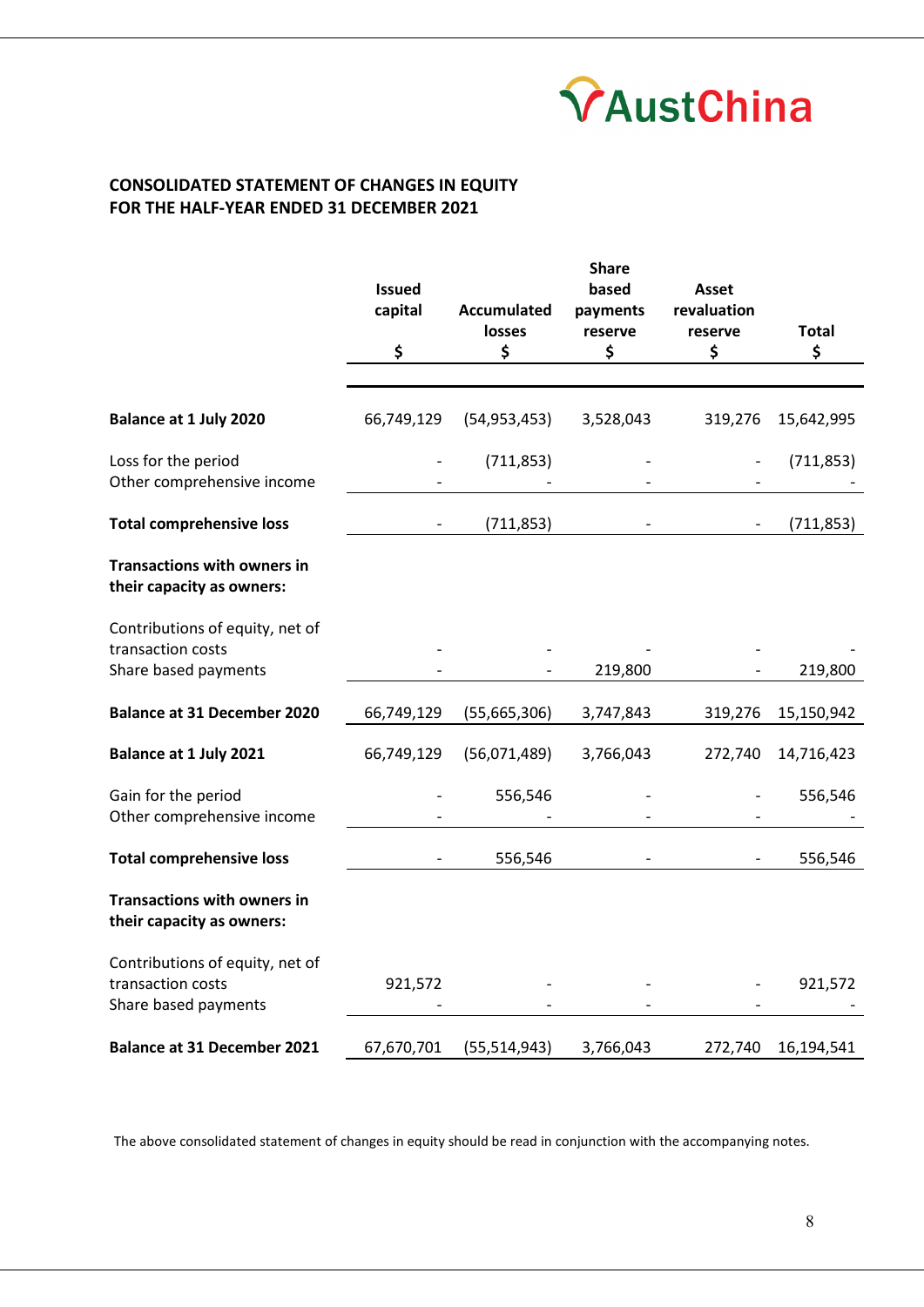

## **CONSOLIDATED STATEMENT OF CASH FLOWS FOR THE HALF-YEAR ENDED 31 DECEMBER 2021**

|                                                             | 31 December<br>2021<br>\$ | 31 December<br>2020<br>\$ |
|-------------------------------------------------------------|---------------------------|---------------------------|
| Cash flows from operating activities                        |                           |                           |
| Receipts in the course of operations                        | 33,143                    | 321                       |
| Payments to suppliers                                       | (403, 141)                | (303, 760)                |
| Interest received                                           | 43                        | 4,598                     |
| Interest paid                                               | (570)                     |                           |
| Net cash outflow from operating activities                  | (370, 525)                | (298, 841)                |
| Cash flows from investing activities                        |                           |                           |
| Payments for exploration and evaluation assets              | (110, 820)                | (110, 231)                |
| Proceeds from part repayment of convertible note            |                           | 170,000                   |
| Net cash inflow/(outflow) from investing activities         | (110, 820)                | 59,769                    |
| <b>Cash flows from financing activities</b>                 |                           |                           |
| Proceeds from issue of shares                               | 980,400                   |                           |
| Payment of share issue expenses                             | (58, 828)                 |                           |
| Net cash inflow from financing activities                   | 921,572                   |                           |
| Net increase/(decrease) in cash and cash equivalents        | 440,227                   | (239,072)                 |
| Cash and cash equivalents at the beginning of the half-year | 390,741                   | 635,035                   |
| Cash and cash equivalents at the end of the half-year       | 830,968                   | 395,963                   |
|                                                             | =========                 | =========                 |

The above consolidated statement of cash flows should be read in conjunction with the accompanying notes.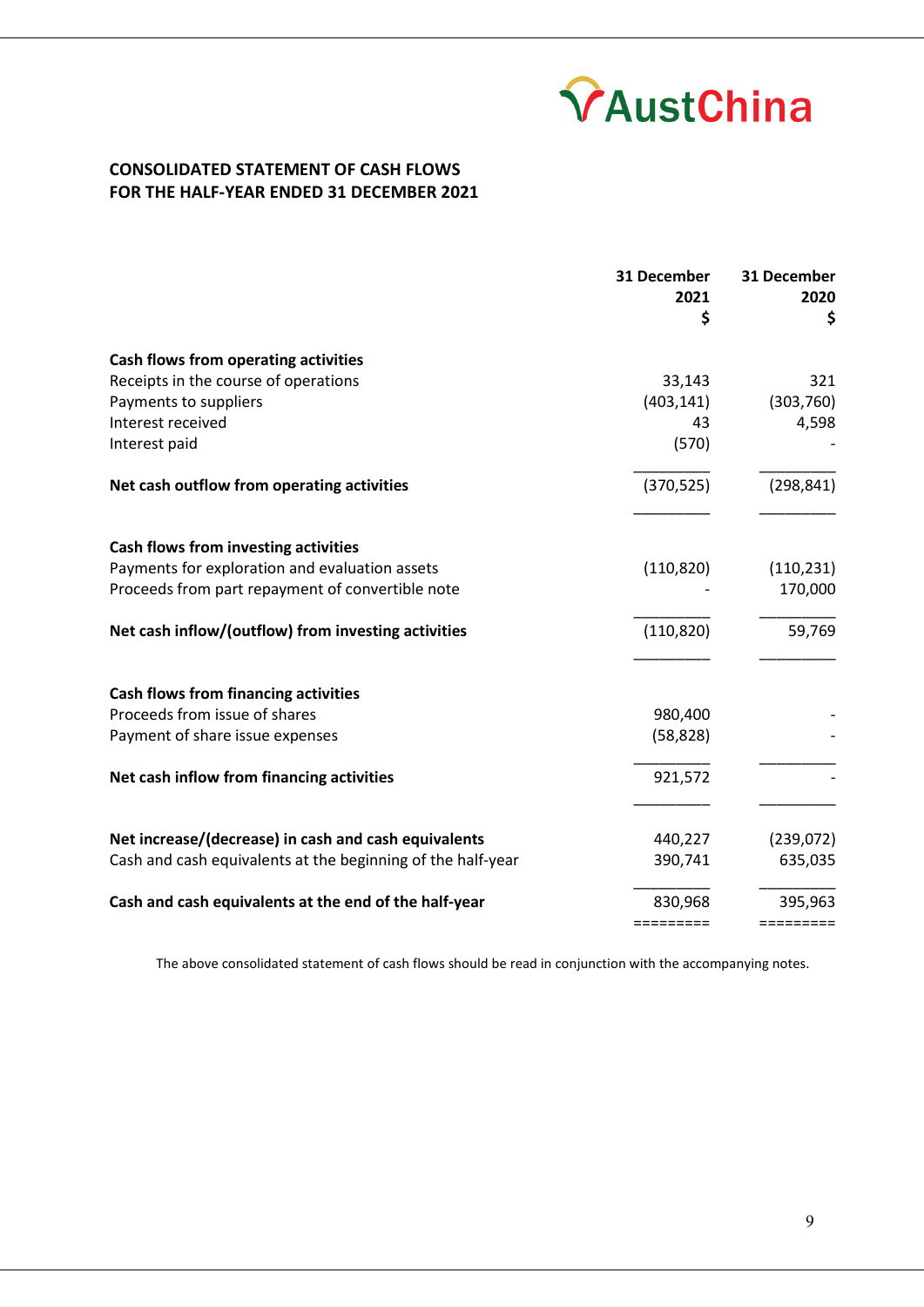

### **Note 1 Summary of significant accounting policies**

This condensed consolidated interim financial report for the half-year reporting period ended 31 December 2021 has been prepared in accordance with Australian Accounting Standard 134 *Interim Financial Reporting* and the *Corporations Act 2001,* as appropriate for for-profit oriented entities.

This condensed consolidated interim financial report does not include all the notes normally included in an annual financial report. Accordingly, this report is to be read in conjunction with the Annual Report for the year ended 30 June 2021 and any public announcements made by the company during the interim reporting period in accordance with the continuous disclosure requirements of the *Corporations Act 2001*.

These interim financial statements were authorised for issue as at the date of the directors declaration.

### **a) Accounting policies**

The same accounting policies and methods of computation have been followed in this interim financial report as were applied in the most recent annual financial statements.

The Group has considered the implications of new and amended Accounting Standards, but determined that their application to the financial statements is either not relevant or not material.

### **b) Going concern**

The financial statements have been prepared on the going concern basis, which contemplates continuity of normal business activities and the realisation of assets and settlement of liabilities in the normal course of business.

As disclosed in the financial statements, the Group recorded a profit of \$556,546 and had net cash outflows from operating activities of \$370,525 for the half-year ended 31 December 2021. As at 31 December 2021, the Group had net current assets of \$164,614.

The ability of the Group to continue as a going concern is principally dependent upon one or more of the following:

- the ability of the company to raise capital as and when necessary;
- the ability of the Group to meet its cashflow forecasts;
- disposing of non-core assets

The directors have concluded as a result of the requirement to raise funds in the future there exists a material uncertainty that may cast significant doubt regarding the Group's ability to continue as a going concern and therefore, the Group may be unable to realise their assets and discharge their liabilities in the normal course of business. Nevertheless, after taking into account the current financial position of the Group, and the Group's ability to raise further capital, the directors have a reasonable expectation that the Group will have adequate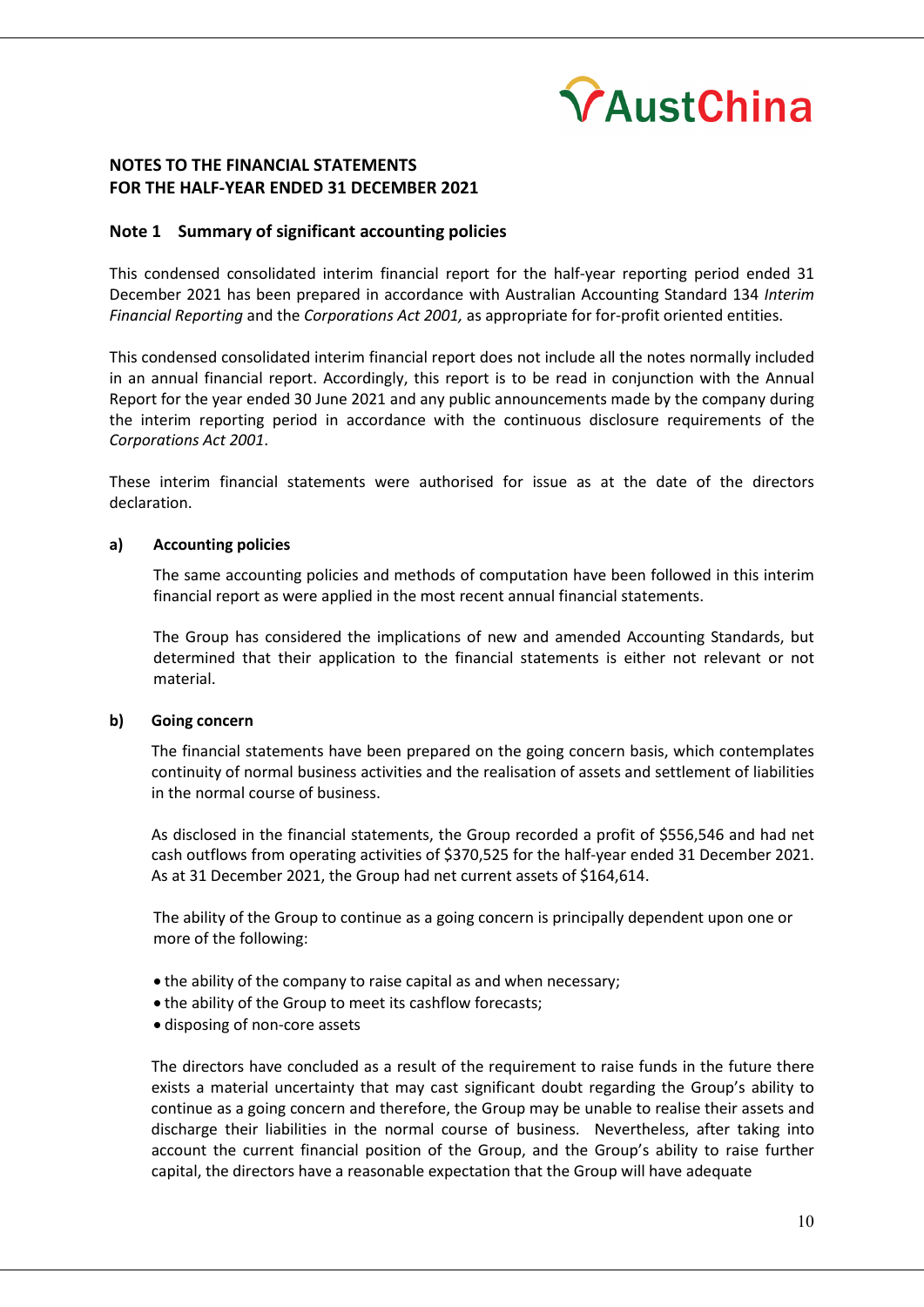

### **Note 1 Summary of significant accounting policies (continued)**

### **b) Going concern (continued)**

resources to fund its future operational requirements and for these reasons they continue to adopt the going concern basis in preparing the financial report.

Should the Group be unable to continue as a going concern, it may be required to realise its assets and extinguish its liabilities other than in the ordinary course of business, and at amounts that differ from those stated in the financial statements. The financial report does not include any adjustments relating to the recoverability and classification of recorded asset amounts or the amounts or classification of liabilities and appropriate disclosures that may be necessary should the Group be unable to continue as a going concern.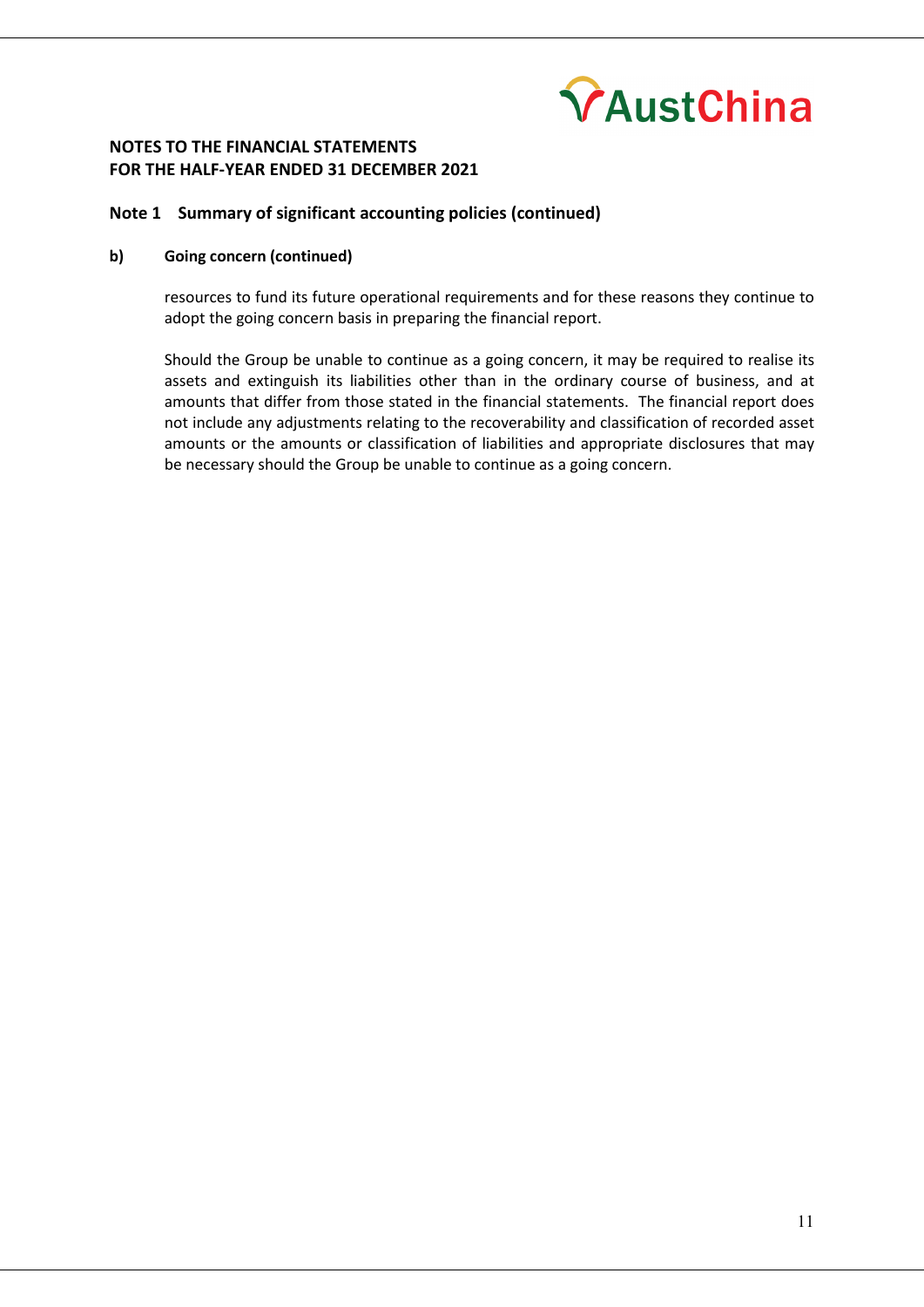

### **Note 2 Segment information**

### **Description of segments**

The Group has identified its operating segments based on the internal reports that are reviewed and used by the Board of Directors in assessing performance and determining the allocation of resources. The Board of Directors carries out the role and is therefore the Chief Operating Decision Maker. Financial information provided to the board is currently at the consolidated level.

Management currently identifies the Group as having only one reportable segment, being exploration of coal, oil and gas. All significant operating decisions are based upon analysis of the Group as one segment. The financial results from this segment are equivalent to the financial statements of the Group as a whole.

The Group operates solely within Australia. The Group does not have any products or services that it derives revenue from.

### **Note 3 Non-current assets - Exploration and evaluation assets**

|                                                                                                                                        | 31 December<br>2021<br>\$ | 30 June<br>2021      |
|----------------------------------------------------------------------------------------------------------------------------------------|---------------------------|----------------------|
| Exploration phase costs $-$ at cost                                                                                                    | 15,588,301                | 15,562,167           |
| The capitalised exploration assets carried forward above has been<br>determined as follows:                                            |                           |                      |
| Balance at the beginning of the period<br>Expenditure incurred during the period<br>Tenement expenditure written off during the period | 15,562,167<br>26,134      | 15,542,886<br>19,281 |
| Balance at the end of the period                                                                                                       | 15,588,301                | 15,562,167           |

The ultimate recoupment of costs carried forward for exploration assets is dependent upon the successful development, commercial exploitation or alternatively sale of the interests in the tenements.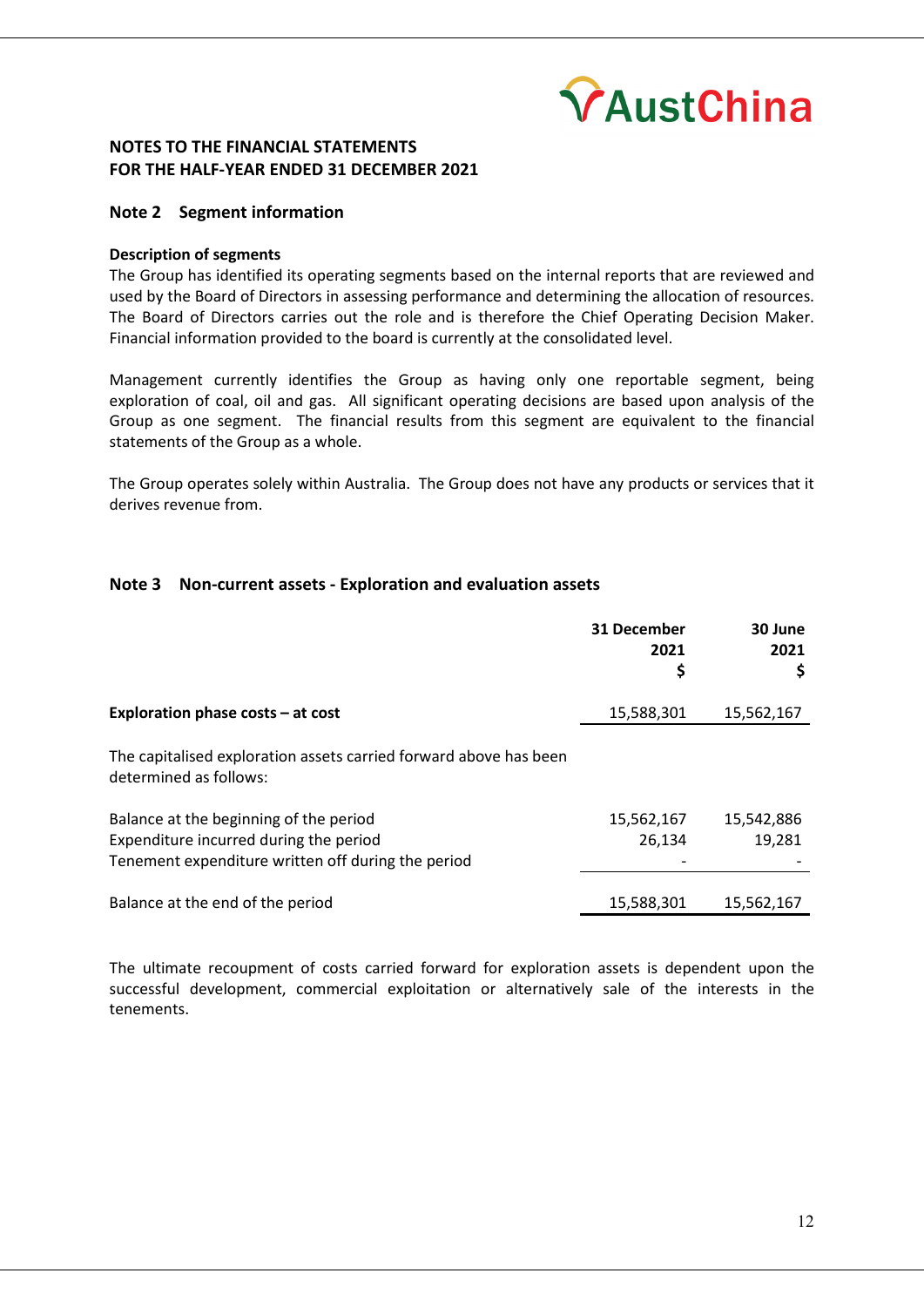

### **Note 4 Current Liabilities – Borrowings**

|                                                      | 31 December<br>2021<br>\$ | 30 June<br>2021<br>Ş |
|------------------------------------------------------|---------------------------|----------------------|
| Convertible note                                     | 646,461                   | 648,804              |
|                                                      |                           |                      |
| <b>Borrowings - Convertible Note</b>                 |                           |                      |
| Face value of notes issued                           | 750,000                   | 750,000              |
| Other equity securities - value of conversion rights | (103,539)                 | (101, 196)           |
| Current liability                                    | 646,461                   | 648,804              |

During the half-year period the note holder, Treasure Wheel Global Limited, granted an extension of the remaining \$750,000 such that the current maturity date is 11 May 2022. No interest is payable on the convertible note.

### **Note 5 Non-current liabilities – Other financial liabilities**

|                             | 31 December<br>2021 | 30 June<br>2021 |
|-----------------------------|---------------------|-----------------|
| Other financial liabilities | 1,500,000           | 1,500,000       |

The Group has agreements with Oliver Lennox-King (Lennox-King), whereby Lennox-King has paid a net \$1.5 million to the Group and in return the Group has agreed to pay Lennox-King a royalty equal to 1% of the gross value of coal sold from certain tenements currently held by the Group, in the areas of the Moreton Energy Coal Project in the Clarence-Moreton Basin and the Tambo Coal & Gas Project in the Upper Surat Basin. The liability was initially recognised at fair value. Post initial recognition, the financial liability is accounted for in accordance with the Group policy for financial instruments set out in Note 1(n) of the 30 June 2021 Annual Report.

The royalty is only payable in the event of future production of coal.

The Group's exploration and evaluation activities have not progressed to a stage to allow more reliable measurement of any future royalty payment obligations.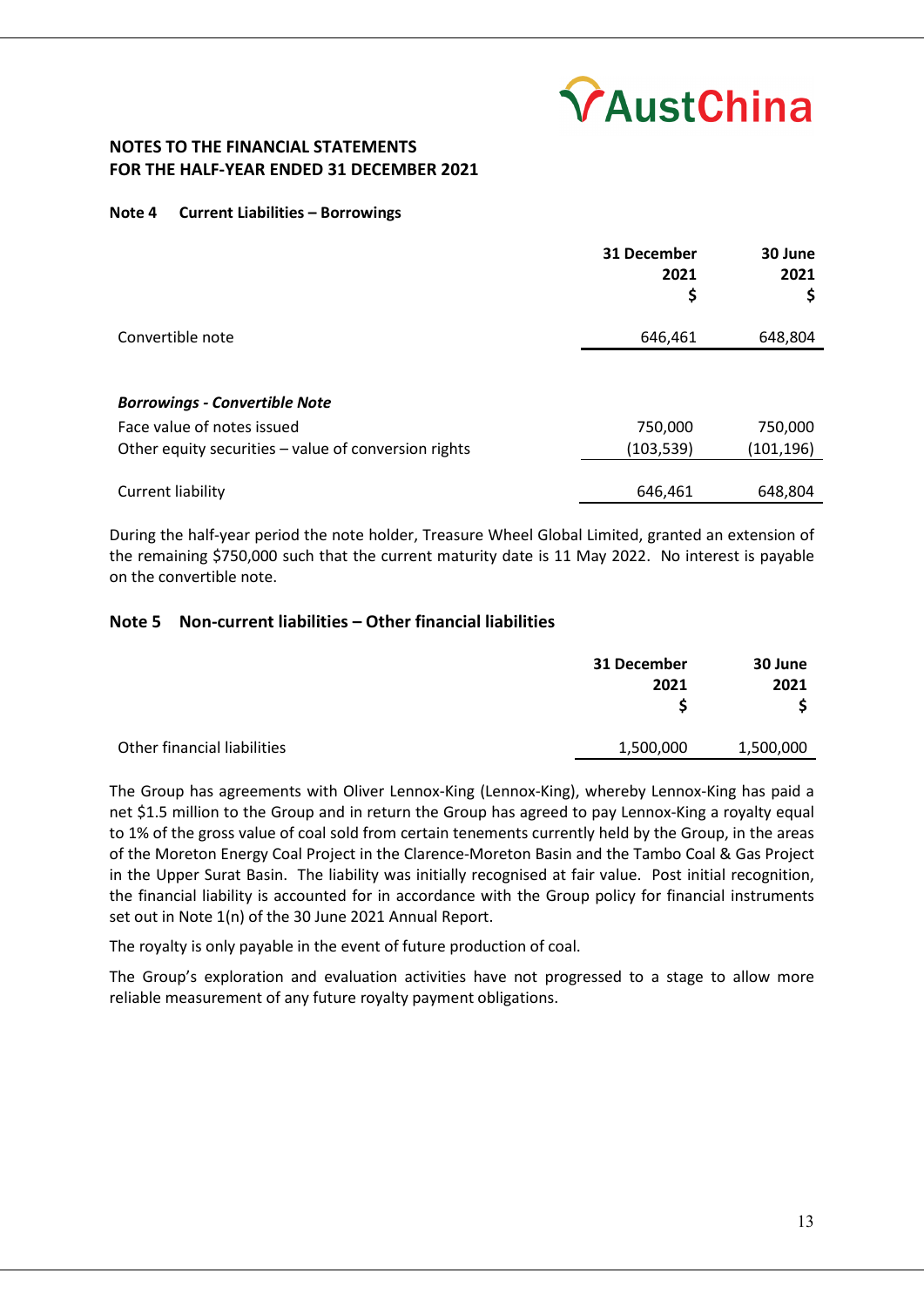

### **Note 6 Contributed equity**

|     |                 | 31 December   | 30 June 2021  | 31 December | 30 June 2021 |
|-----|-----------------|---------------|---------------|-------------|--------------|
|     |                 | 2021          | <b>Shares</b> | 2021        |              |
|     |                 | <b>Shares</b> |               |             |              |
| (a) | Share capital   |               |               |             |              |
|     | Ordinary shares |               |               |             |              |
|     | Fully paid      | 1,797,524,361 | 1,634,124,361 | 67,670,701  | 66,749,129   |

### **(b) Ordinary share capital**

|             |                   |             | Number of     | <b>Issue</b>             |            |
|-------------|-------------------|-------------|---------------|--------------------------|------------|
| Date        | <b>Details</b>    | <b>Note</b> | <b>Shares</b> | <b>Price</b>             |            |
| 1 July 2020 | <b>Balance</b>    |             | 1,634,124,361 |                          | 66,749,129 |
| 5 Aug 2021  | Placement shares  | (c)         | 163,400,000   | \$0.006                  | 980,400    |
|             | Share issue costs |             |               | $\overline{\phantom{0}}$ | (58, 828)  |
| 31 Dec 2021 | <b>Balance</b>    |             | 1,797,524,361 |                          | 67,670,701 |

### **(c) Issue to sophisticated investors**

The issue of a total of 163,400,000 fully paid ordinary shares to sophisticated investors at an issue price of \$0.006 cash with an attaching 1 for 2 option exercisable at \$0.012 and expiring 4 August 2023.

#### **(d) Capital Management**

The Group's objectives when managing capital are to safeguard its ability to continue as a going concern, so that it can continue to provide returns for shareholders, benefits for other stakeholders and to maintain an optimal capital structure to reduce the cost of capital.

The capital structure of the Group includes equity attributable to equity holders, comprising of issued capital, reserves and accumulated losses. In order to maintain or adjust the capital structure, the Company may issue new shares, sell assets to reduce debt or adjust the level of activities undertaken by the company.

The Group monitors capital on the basis of cash flow requirements for operational and exploration expenditure. The Group will continue to use capital market issues to satisfy anticipated funding requirements.

The Group has no externally imposed capital requirements. The Group's strategy for capital risk management is unchanged from prior years.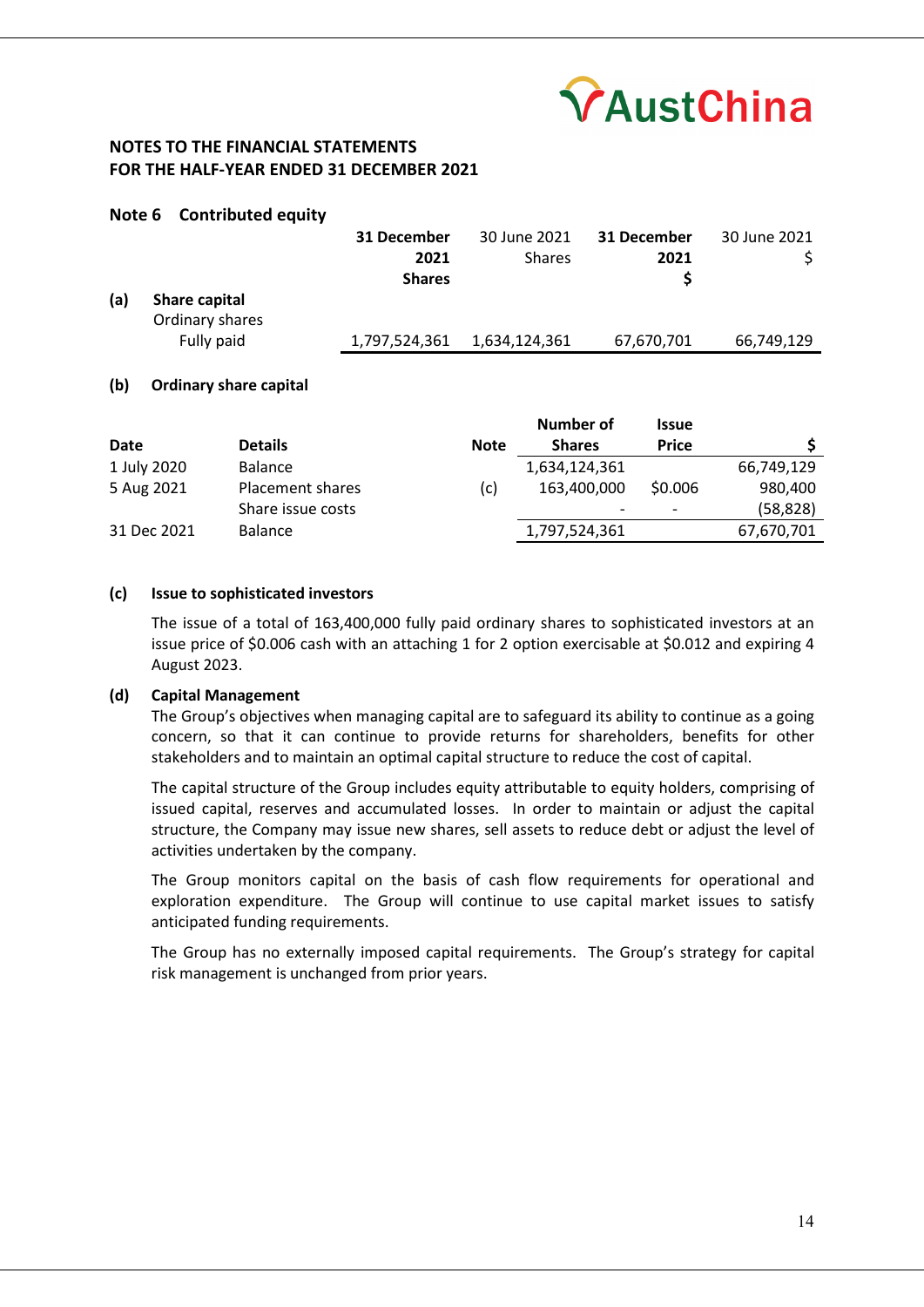

### **Note 7 Commitments for expenditure**

|                                                                | 31 December | 30 June |
|----------------------------------------------------------------|-------------|---------|
|                                                                | 2021        | 2021    |
|                                                                |             |         |
| <b>Exploration commitments</b>                                 |             |         |
| Commitments as at 31 December 2021 for payments under          |             |         |
| exploration permits for minerals in existence at the reporting |             |         |
| date but not recognised as liabilities are as follows:         | 255,417     | 270,417 |

So as to maintain current rights to tenure of various exploration tenements, the Group will be required to outlay amounts in respect of tenement exploration expenditure commitments. These outlays, which arise in relation to granted tenements are noted above. The outlays may be varied from time to time, subject to approval of the relevant government departments, and may be relieved if a tenement is relinquished.

Exploration commitments are calculated on the assumption that each of the tenements will be held for its full term. However, commitments may decrease materially as exploration advances and ground that is shown to be unprospective is progressively surrendered. Expenditure commitments on prospective ground will be met out of existing funds, joint ventures, farm-outs, and new capital raisings.

### **Note 8 Earnings per share**

|                                                                                                                                  | 31 December<br>2021 | 31 December<br>2020 |
|----------------------------------------------------------------------------------------------------------------------------------|---------------------|---------------------|
| Earnings per share for profit (loss) from continuing operations<br>Loss after income tax attributable to the owners of AustChina |                     |                     |
| Holdings Limited                                                                                                                 | 556,546             | (711,853)           |
|                                                                                                                                  |                     |                     |
|                                                                                                                                  | <b>Number</b>       | <b>Number</b>       |
| Weighted average number of shares used in calculating basic                                                                      |                     |                     |
| earnings per share                                                                                                               | 1,765,554,796       | 1,634,124,361       |
| Weighted average number of shares used in calculating diluted                                                                    |                     |                     |

|                            | <b>Cents</b> | Cents  |
|----------------------------|--------------|--------|
| Basic earnings per share   | 0.03         | (0.04) |
| Diluted earnings per share | 0.03         | (0.04) |

earnings per share 1,901,270,016 1,634,124,361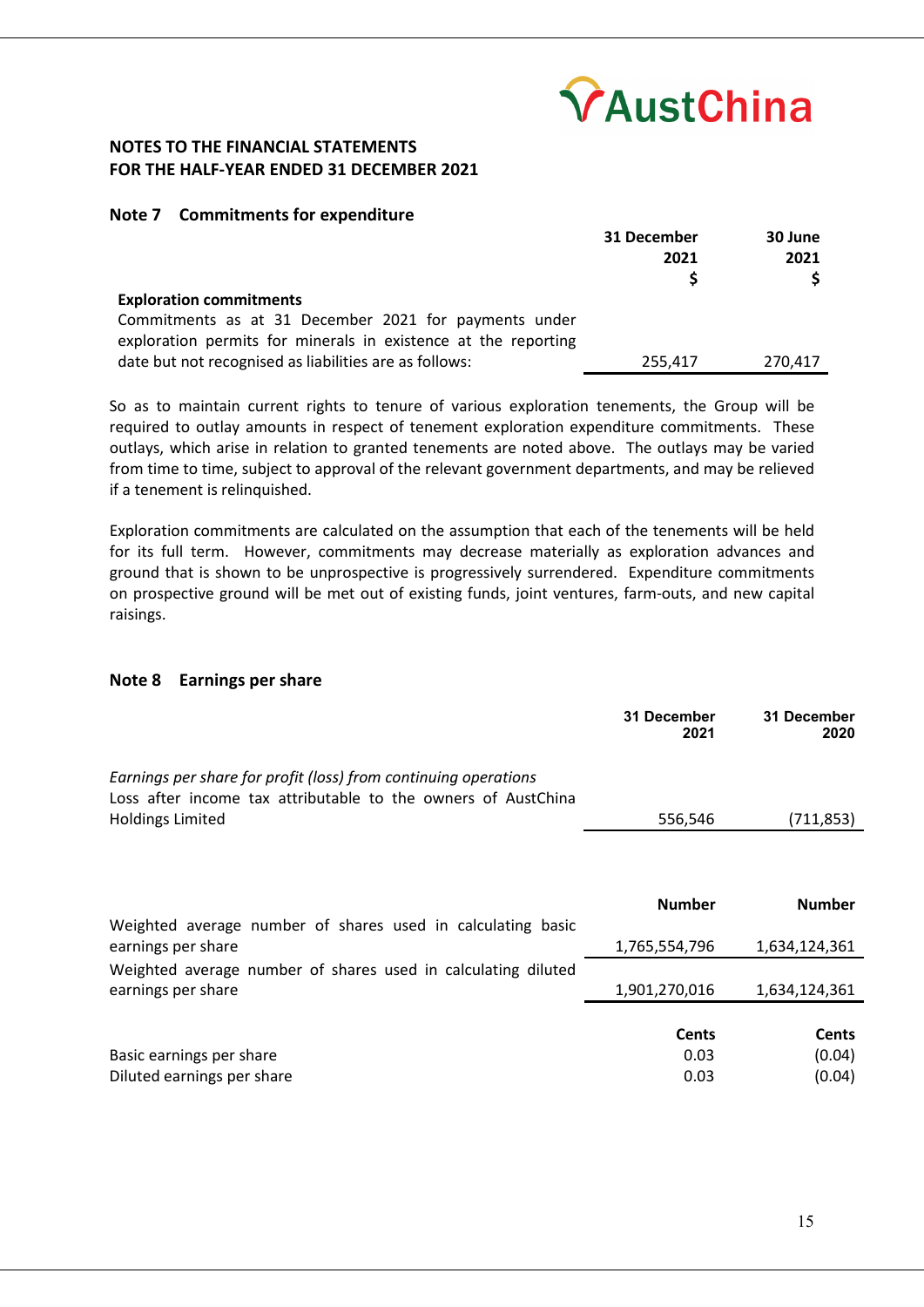

# **Note 9 Events subsequent to reporting date**

No matters or circumstances have arisen since 31 December 2021 that have significantly affected, or may significantly affect, the operations of the consolidated entity, the results of those operations or the state of affairs of the consolidated entity in future financial years.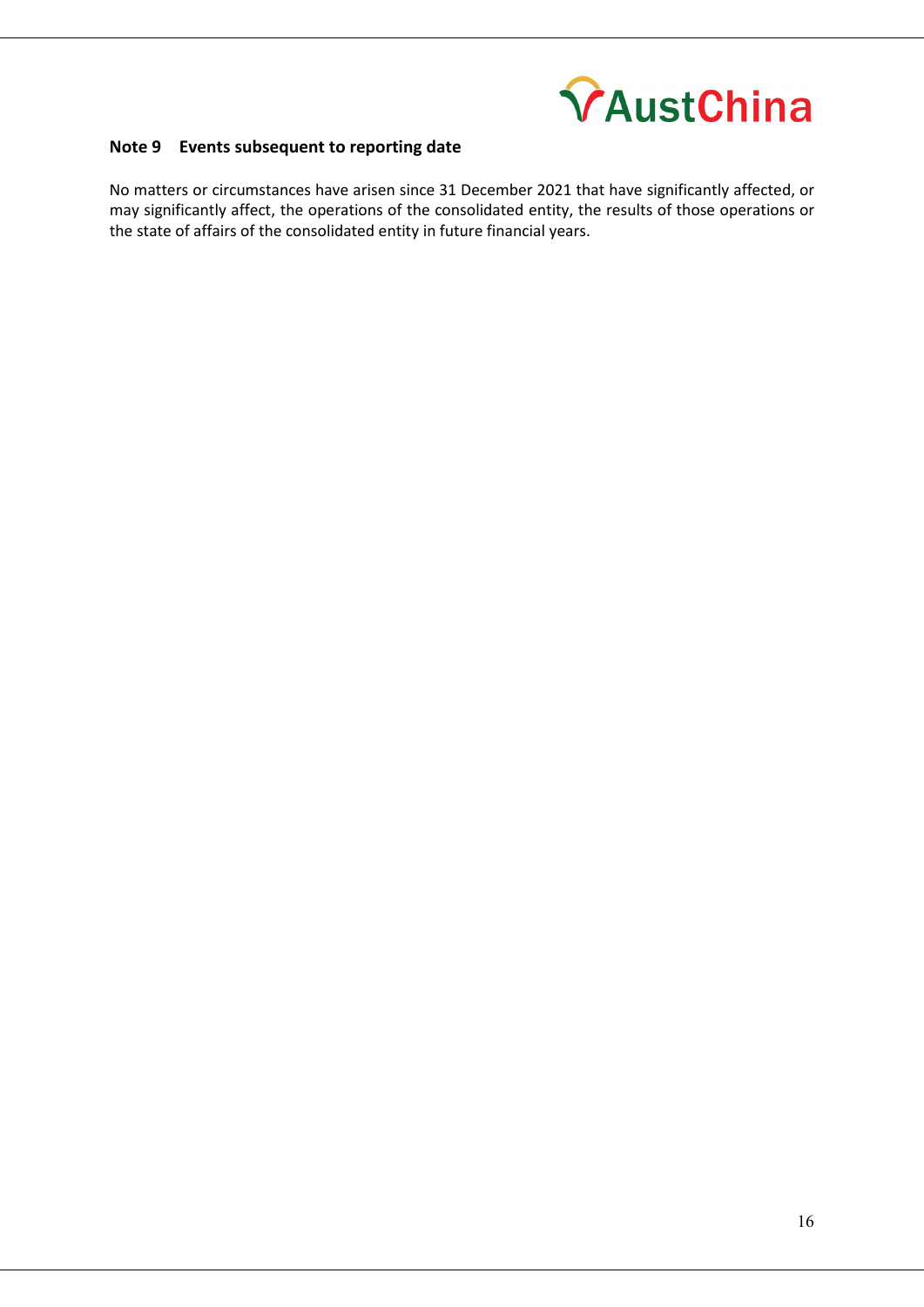

### **DIRECTORS' DECLARATION**

In the directors' opinion:

- (a) the attached financial statements and notes are in accordance with the *Corporations Act 2001,* including:
	- (i) complying with Australian Accounting Standard AASB 134 *Interim Financial Reporting*, the *Corporations Regulations 2001* and other mandatory professional reporting requirements, and
	- (ii) giving a true and fair view of the group's financial position as at 31 December 2021 and of its performance for the half-year ended on that date, and
- (b) there are reasonable grounds to believe that AustChina Holdings Limited will be able to pay its debts as and when they become due and payable.

This declaration is made in accordance with a resolution of the directors made pursuant to section 303(5)(a) of the *Corporations Act 2001*.

On behalf of the directors

U L

D Chan Chairman

15 March 2022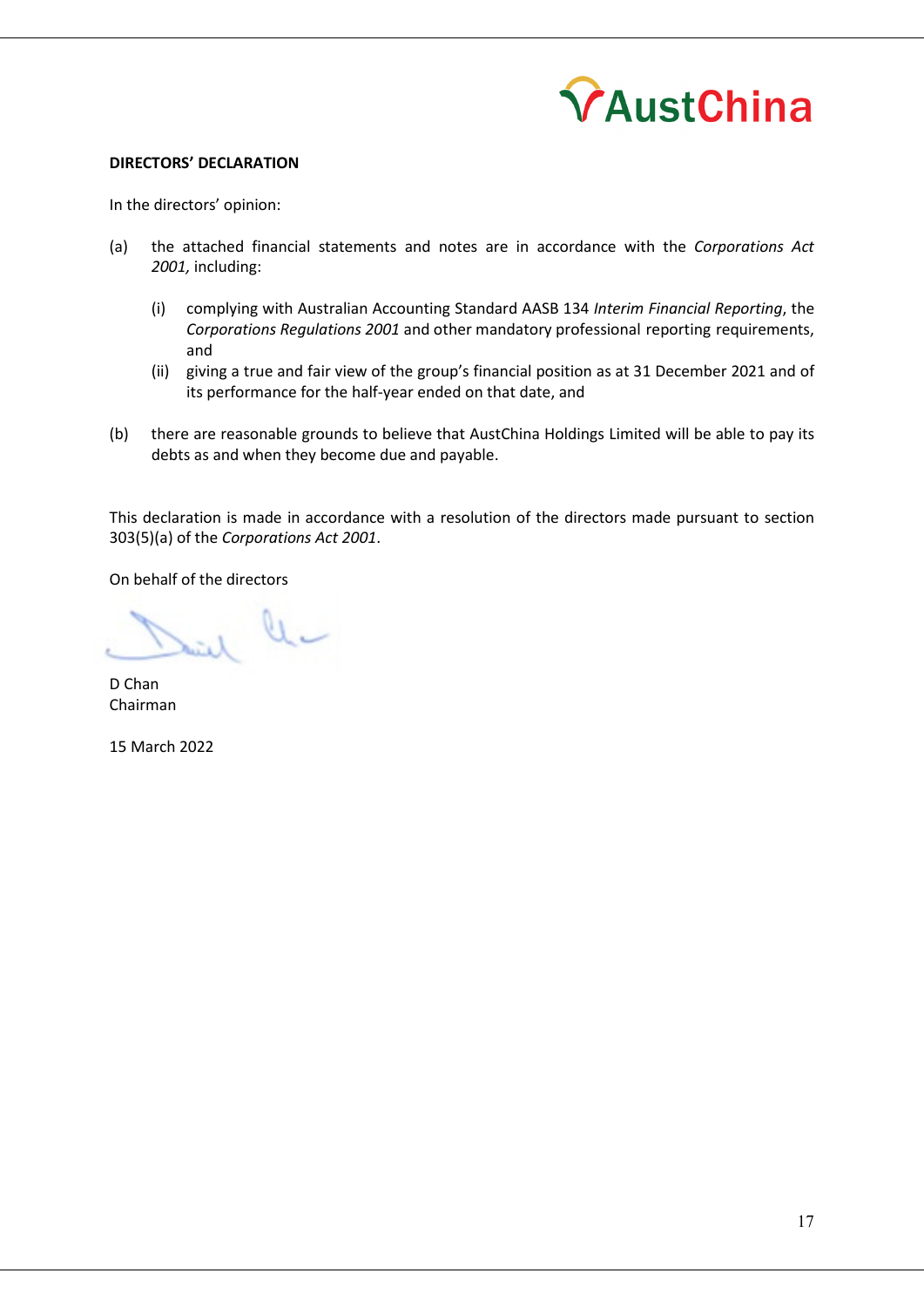

# **Independent Auditor's Review Report to the Members of AustChina Holdings Limited**

**Report on the Half-Year Financial Report**

### **Conclusion**

We have reviewed the half-year financial report of AustChina Holdings Limited (the "Company" and its subsidiaries ("the Group")), which comprises the consolidated condensed statement of financial position as at 31 December 2021, the consolidated condensed statement of comprehensive income, consolidated condensed statement of changes in equity and consolidated condensed statement of cash flows for the half-year ended on that date, a summary of significant accounting policies and other explanatory information, and the directors' declaration.

Based on our review, which is not an audit, we have not become aware of any matter that makes us believe that the accompanying half-year financial report of the Group does not comply with the Corporations Act 2001 including:

- (a) giving a true and fair view of the Group's financial position as at 31 December 2021 and of its performance for the half-year ended on that date; and
- (b) complying with Accounting Standard AASB 134 Interim Financial Reporting and the Corporations Regulations 2001.

### **Basis for Conclusion**

We conducted our review in accordance with ASRE 2410 Review of a Financial Report Performed by the Independent Auditor of the Entity. Our responsibilities are further described in the Auditor's Responsibilities for the Review of the Financial Report section of our report. We are independent of the Group in accordance with the auditor independence requirements of the Corporations Act 2001 and the ethical requirements of the Accounting Professional & Ethical Standards Board's APES 110 Code of Ethics for Professional Accountants (including Independence Standards) (the Code) that are relevant to our audit of the annual financial report in Australia. We have also fulfilled our other ethical responsibilities in accordance with the Code.

We confirm that the independence declaration required by the Corporations Act 2001 which has been given to the directors of the Company, would be in the same terms if given to the directors as at the time of this auditor's review report.

#### **Material Uncertainty Related to Going Concern**

The financial statements have been prepared on a going concern basis which contemplates that the Group will continue to meet its commitments and can therefore continue normal business activities and realise its assets and discharge its liabilities in the ordinary course of business.

The ability of the Group to execute its currently planned exploration, evaluation and business activities necessitates the need to periodically raise additional funds. Accordingly, when necessary, the Directors of the Company investigate various options for raising additional funds which may include, amongst other initiatives, issuing new capital or disposing of non-core assets.

**Nexia Brisbane Audit Pty Ltd** Registered Audit Company 299289 Level 28, 10 Eagle Street Brisbane QLD 4000 GPO Box 1189 Brisbane QLD 4001  $p + 61732292022$  $f$  +61 7 3229 3277 e email@nexiabrisbane.com.au w nexia.com.au

Nexia Brisbane Audit Pty Ltd (ABN 49 115 261 722) is a firm of Chartered Accountants. It is affiliated with, but independent from Nexia Australia Pty Ltd. Nexia Australia Pty Ltd is a member of Nexia International, a leading, global network of independent accounting and consulting firms. For more information please see www.nexia.com.au/legal. Neither Nexia International nor Nexia Australia Pty Ltd provide services to clients.

Liability limited under a scheme approved under Professional Standards Legislation.